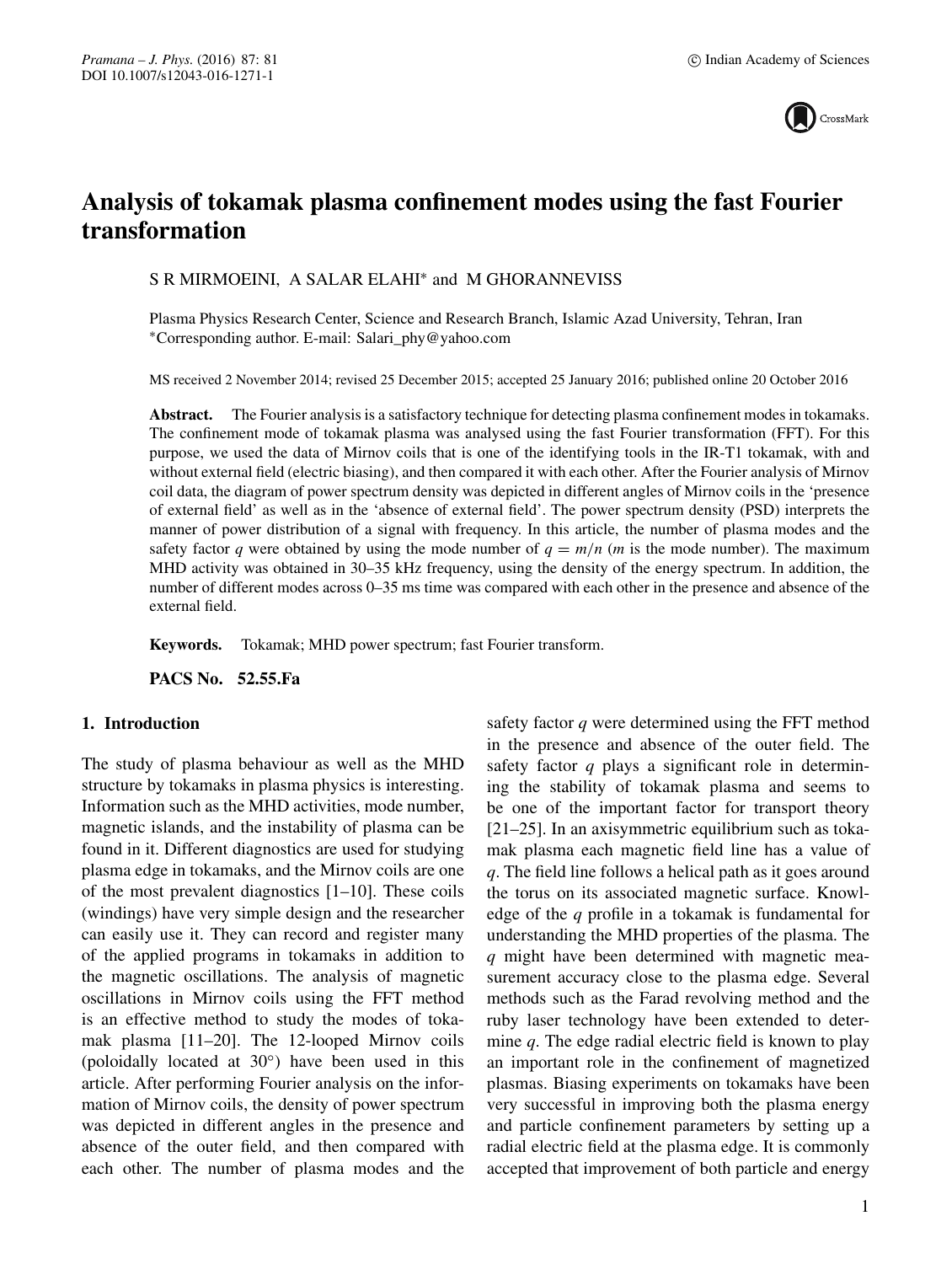confinement regimes can be induced in tokamaks by inserting electrically charged electrodes in the plasma edge region. The biased electrode drives a radial current between itself and the vacuum vessel and the resulting force generates sheared flows, which suppresses turbulence and related transport. Plasma turbulence is one of the main causes of anomalous transport in toroidal magnetic confinement devices. Edge charging experiments have been found to be important in modifying edge turbulence and transport, but the mechanism of charging penetration in edge fluctuations and its levels are different with respect to the operation of the devices. A velocity shear stabilization mechanism has been proposed to improve the plasma confinement. A clear correlation between the modifications of radial electric fields induced by bias and the reduction of turbulence has also been observed in several experiments. The control of the shear layer is therefore important to modify transport in tokamaks [26–33]. A study on time expansion of mode number, safety factor *q* in the presence and absence of the outer field as well as the maximum activity of MHD on the IR-T1 tokamak is presented in this article. IR-T1 tokamak is a small tokamak with large aspect ratio and circular cross-section (see table 1).

This article is organized as follows: The determination of the density of the power spectrum (PSD) using fast Fourier transformation is presented in §2, the number of tokamak plasma modes of IR-T1 tokamak and the safety factor  $q$  ( $q = m/n$  (number of modes), in the presence and absence of biasing field are presented in §3. The summary and the conclusion is presented in §4. The electrode biasing system is presented in Appendix.

# **2. Determination of the power spectrum density based on FFT**

Power spectrum density (PSD) determines the energy changes of a Mirnov signal as a function of frequency.

**Table 1.** Main parameters of the IR-T1 tokamak.

| Parameter          | Value                                     |  |  |
|--------------------|-------------------------------------------|--|--|
| Major radius       | $45 \text{ cm}$                           |  |  |
| Minor radius       | $12.5 \text{ cm}$                         |  |  |
| Toroidal field     | $<1.0$ T                                  |  |  |
| Plasma current     | <40 kA                                    |  |  |
| Discharge duration | $<$ 35 ms                                 |  |  |
| Electron density   | $0.7-1.5 \times 10^{13}$ cm <sup>-3</sup> |  |  |

In other words, it shows the maximum MHD activity [4]. The calculation of PSD is directly accomplished by the FFT technique presented in the MATLAB software. PSD is an accurate and very useful tool to identify the oscillating signal in the series of time data. In addition, it explains how the energy or the power of a signal is distributed by means of a signal [6]. Therefore, in view of the above discussion, the PSD was obtained by the FFT analysis based on the oscillations of Mirnov coils poloidally in the arbitrary angles of 90, 210 and 330° in the presence and absence of the outer field. For this purpose, the winding or the Mirnov coil was used (in poloidal mode) as in figure 1 and the PSD of Mirnov oscillations for 90, 210 and 330◦ in the IR-T1 tokamak are shown in figure 2.

It was observed that the diagram of power spectrum density has regular trend of amplitude reduction by frequency, and the maximum MHD activity is between 30 and 35 kHz. It shows that the outer field does not bring any change in the signals' frequency and only decreases its amplitude. In addition, it seems the maximum activity of MHD is obtained by considering the peaks.

## **3. Determination of the number of plasma modes and safety factor**

The tokamak plasma can support different modes. The surface of plasma can have different forms that are called the rose petals (*m*). The Mirnov coils record the current time series resulting from the rotation of dipole plasma. The pole-based diagram of magnetic field oscillations can be depicted by analysing the fast Fourier transformation (FFT) on the data of Mirnov



Figure 1. Position of poloidal array of 12 Mirnov coils.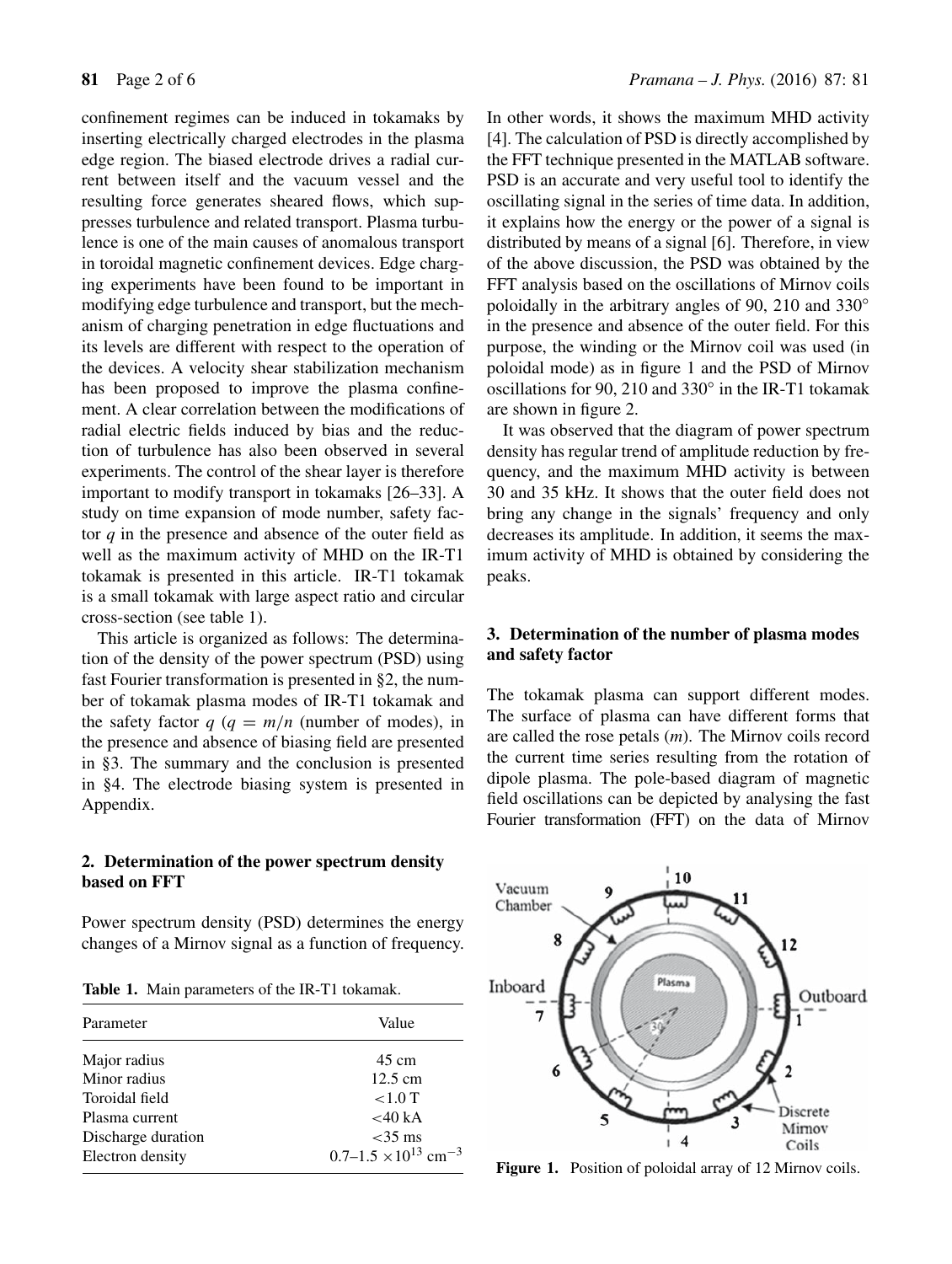

Figure 2. Power spectrum density of Mirnov oscillations for 90, 210 and 330° in the IR-T1 tokamak.

coils. In a pole-based diagram, the surface of plasma can be shown in different time intervals. The *m* mode numbers are determined in each time interval. In these

diagrams, we indicate the surface of plasma in four time intervals with and without the outer field (see figure 3).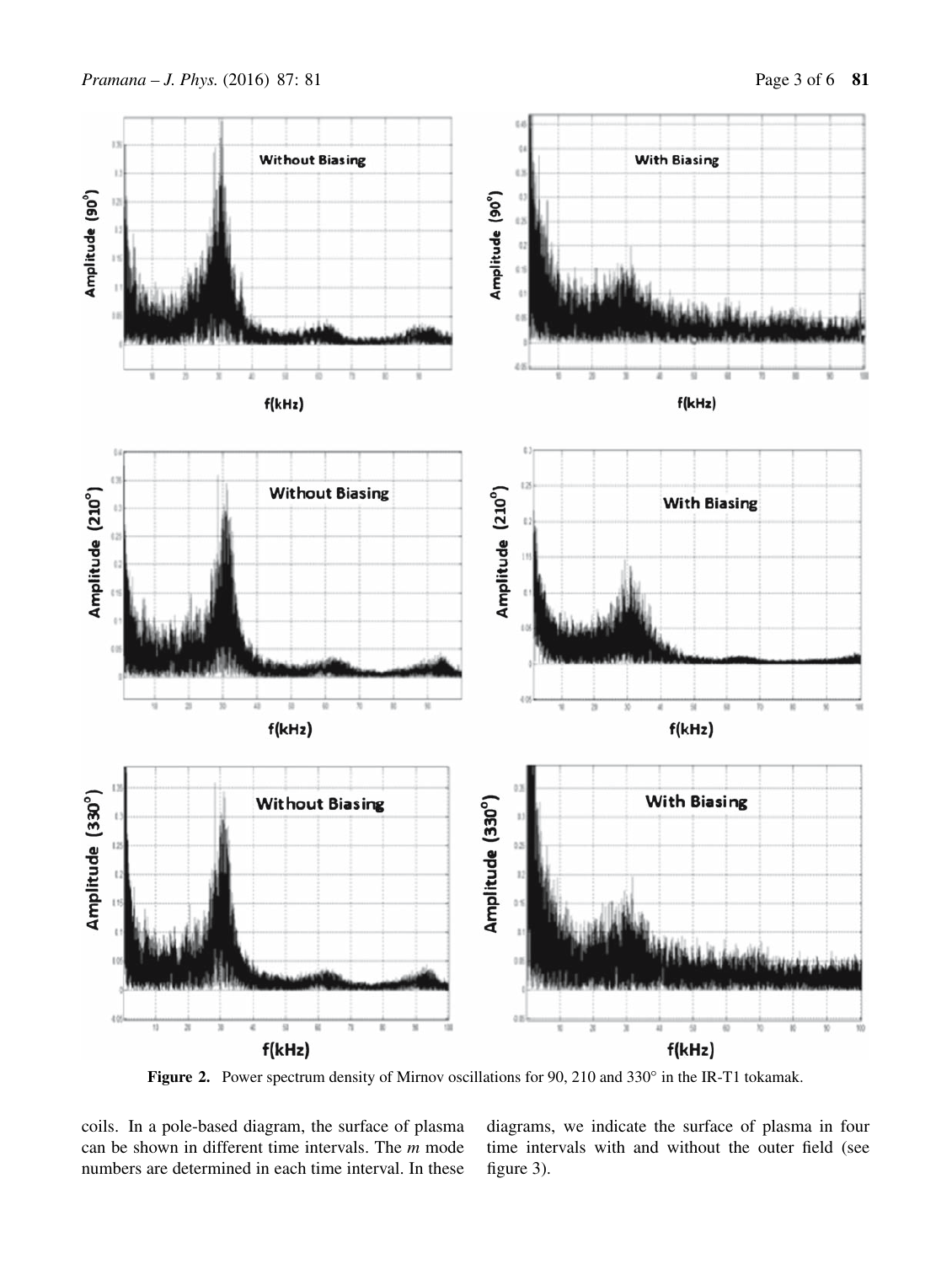

**Figure 3.** Polar diagram of the Mirnov oscillations for different time intervals with and without bias.

The first time interval 5–6 ms indicates that the mode number in the presence of the outer field (biasing) is  $m = 4$  and without the outer field is  $m = 5$ , the second time interval is 15–16 ms, indicating that the mode number in the presence of the outer field is  $m = 3$  and without the outer field is  $m = 4$ , the third time interval is 26–27 ms, indicating that the mode number in the presence of the outer field is  $m = 5$  and without the outer field is  $m = 5$ , the fourth time interval is  $31-32$ ms, indicating that the mode number in the presence of the outer field is  $m = 4$  and without the outer field is  $m = 5$ . According to the above discussion, we determined the safety coefficient *q* from mode numbers  $(q = m/n)$  during the time interval of 0–35 ms because this time interval is the discharging time duration in the IR-T1 tokamak. The toroidal mode number  $n$  is equal to 1  $(n = 1)$  in the IR-T1 tokamak (large aspect ratio tokamak). The dotted diagram of *q* safety factor using



**Figure 4.** The dotted diagram of *q* safety factor using the mode numbers (**a**) without and (**b**) with bias.

the mode numbers with and without bias seen in figure 4 and table 2 gives the mode numbers with and without the outer field.

#### **4. Summary and conclusion**

The edge radial electric field is known to play an important role in the confinement of magnetized plasmas. Biasing experiments on tokamaks have been very successful in improving both the plasma energy and particle confinement parameters such as *q* by setting up a radial electric field at the plasma edge. It is commonly accepted that improvement of both particle and energy confinement regimes can be induced in tokamaks by electrically charging the electrodes inserted in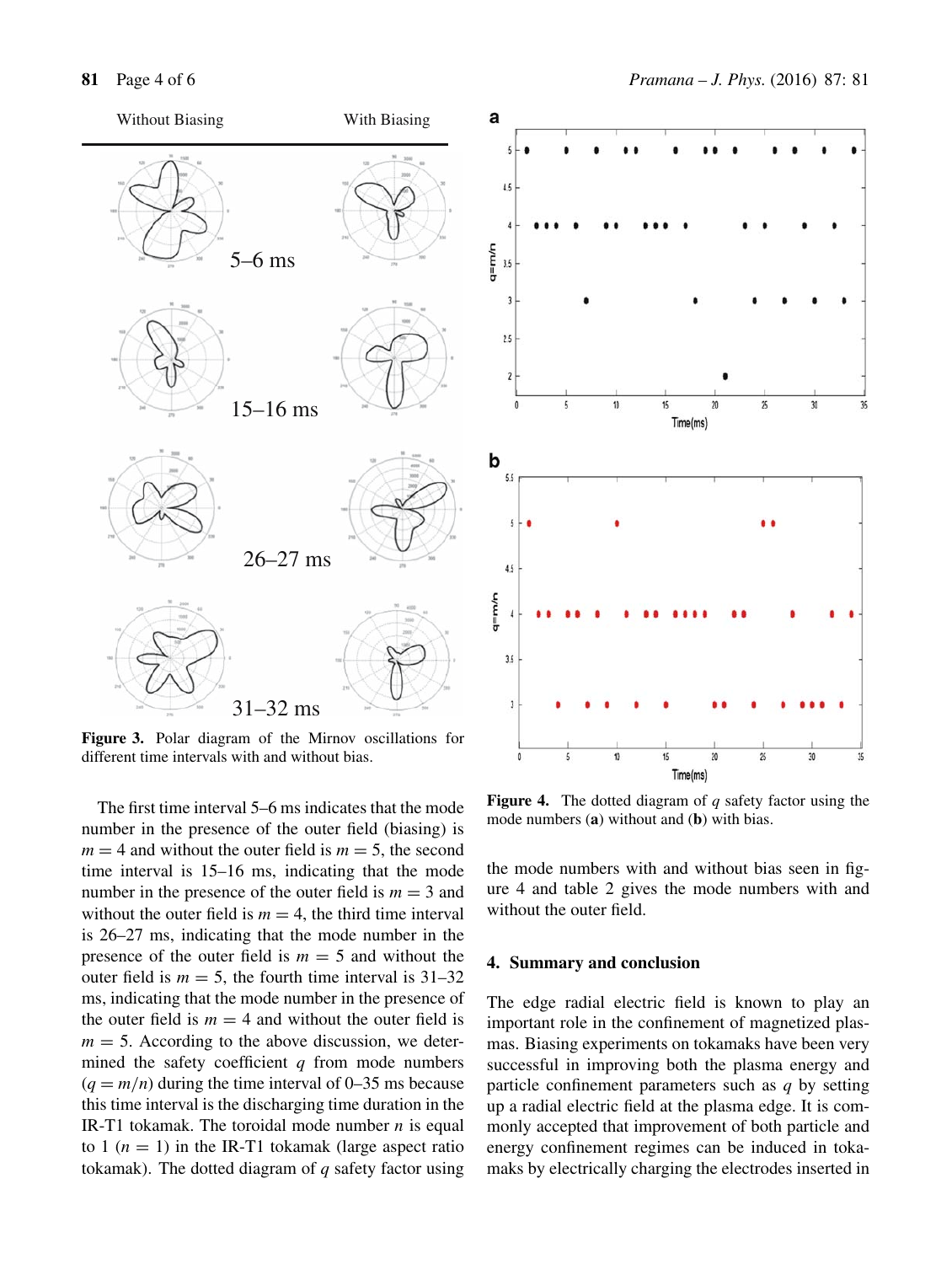|              | Mode<br>number 2<br>between<br>0 and<br>$35 \text{ ms}$ | Mode<br>number 3<br>between<br>0 and<br>$35 \text{ ms}$ | Mode<br>number 4<br>between<br>0 and<br>$35 \text{ ms}$ | Mode<br>number 5<br>between<br>0 and<br>$35 \text{ ms}$ | Modes<br>average |
|--------------|---------------------------------------------------------|---------------------------------------------------------|---------------------------------------------------------|---------------------------------------------------------|------------------|
| With bias    |                                                         | 13                                                      | 17                                                      | 4                                                       | 3.73             |
| Without bias |                                                         | 6                                                       | 14                                                      | 13                                                      | 4.14             |

**Table 2.** The number of plasma modes in the presence and absence of the outer field.

the plasma edge region. The biased electrode drives a radial current between itself and the vacuum vessel and the resulting force originates sheared flows, which have a suppressing effect on turbulence and related transport. Plasma turbulence is one of the main causes of anomalous transport in toroidal magnetic confinement devices. Edge charging experiments have been found to be important in modifying edge turbulence and transport, but the mechanism of charging penetration in edge fluctuations and its levels are different with respect to the operation of the device. A velocity shear stabilization mechanism has been proposed to be responsible for an improvement in plasma confinement. A clear correlation between the modifications of radial electric fields induced by bias and the reduction of turbulence has also been observed in several experiments. The control of the shear layer is therefore an important tool to modify transport in tokamaks. The confinement mode of the tokamak plasma was analysed using the FFT with and without biasing. The results can be summarized as follows:

- (1) In this article, the maximum MHD activity was obtained using the FFT technique and the density of power spectrum in 30–35 kHz frequency. It was observed that as per the results, the outer field (bias) does not cause any change in the frequency of signals and only causes the decrease of their amplitude.
- (2) In the studies carried out on the plasma mode using the pole-based diagrams, the Mirnov oscillations were observed with and without the outer field and it is seen that the modes were decreased in the presence of the outer field during the desired times and the whole times; it can be said that the limiter bias plays an important role in the stability of IR-T1 tokamak.
- (3) The values of safety factor obtained by the mode numbers are  $2 \le q \le 5$  that was observed by comparing the safety coefficient in the presence of

outer field (biasing) and in the absence of outer field. The mode numbers in the presence of outer field is less in comparison with the mode without it, during similar time intervals, indicating more stability of plasma.

# **Appendix**

### *Design, construction and experimental set-up of the electrode biasing system*

IR-T1 tokamak is a low beta, large aspect ratio, and circular cross-section tokamak (see table 1), which has two stainless steel grounded fully poloidal limiters with a radius of 12.5 cm. In the experiments described, the position of the biased electrode has been varied between 11.5 and 12.5 cm, and the bias is applied between the electrode and the grounded vessel. The electrode consists of a stainless steel circular head, 2 mm in radial direction (width) and 2 cm in poloidal direction (diameter). It is inserted approximately 1 cm past the fixed poloidal



**Figure 5.** Schematic drawing of the electrode biasing system in IR-T1 tokamak.